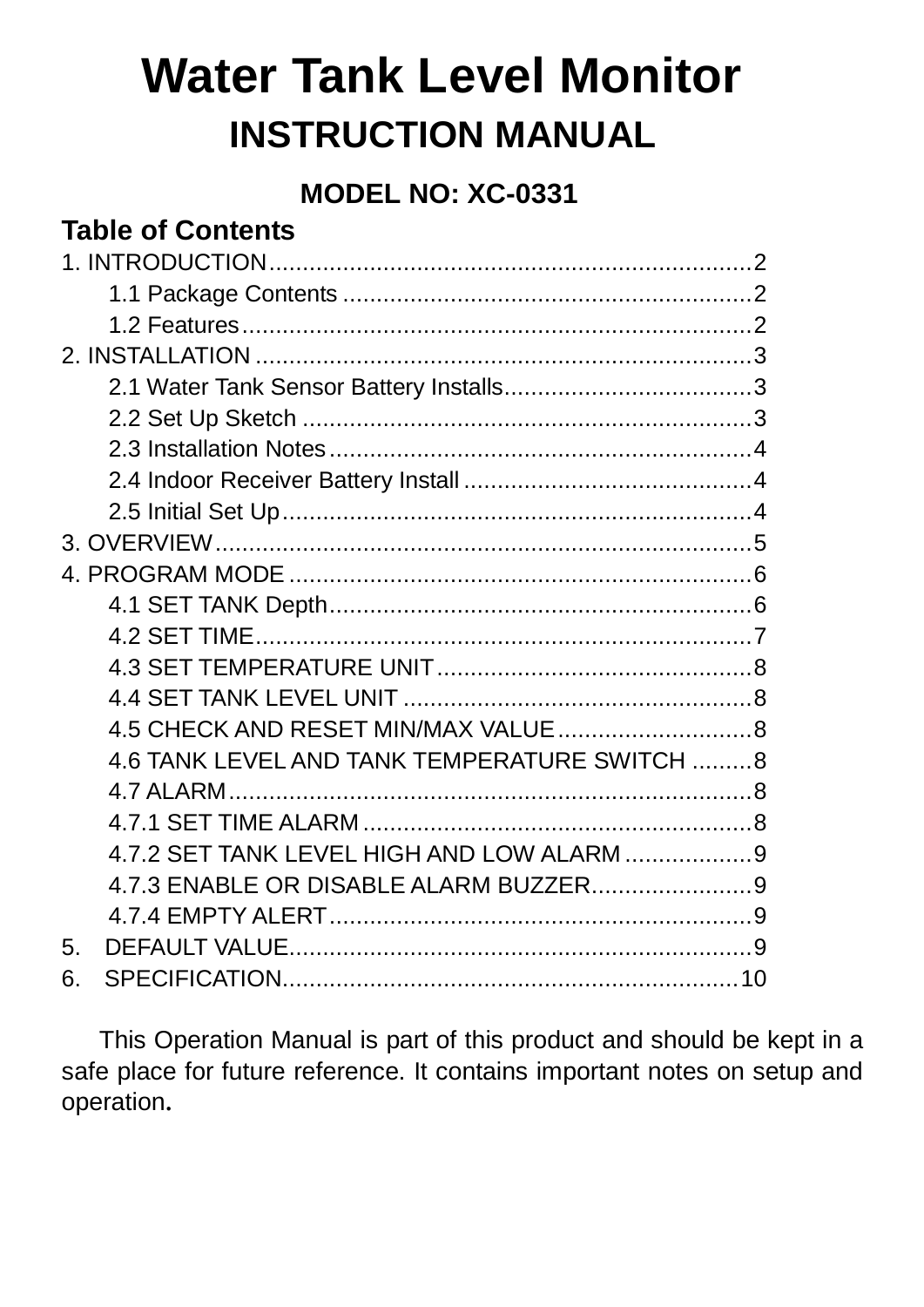### **1. INTRODUCTION**

 Please read this instruction manual thoroughly to fully understand the correct operation of your Water Tank Level Monitor. The following user guide provides step by step instructions for installation, operation and troubleshooting.

### **1.1 Package Contents**

- □ 1 x Indoor receiver
- □ 1 x Water tank transmitter
	- Mounting screws
	- Instruction manual

### **1.2 Features**

- 12/24 hour time display
- Time alarm
- Indoor temperature
- Tank temperature
- Monitors water tank level
- Level displayed on a 10 element LCD bar graph for water level
- Records min. and max. for indoor and tank temperature/level
- TANK level high/low alarm mode
- All alarm ON/OFF option system
- TANK empty alert
- Transmitter low battery indicator
- Tank level updated 30s or 3 minutes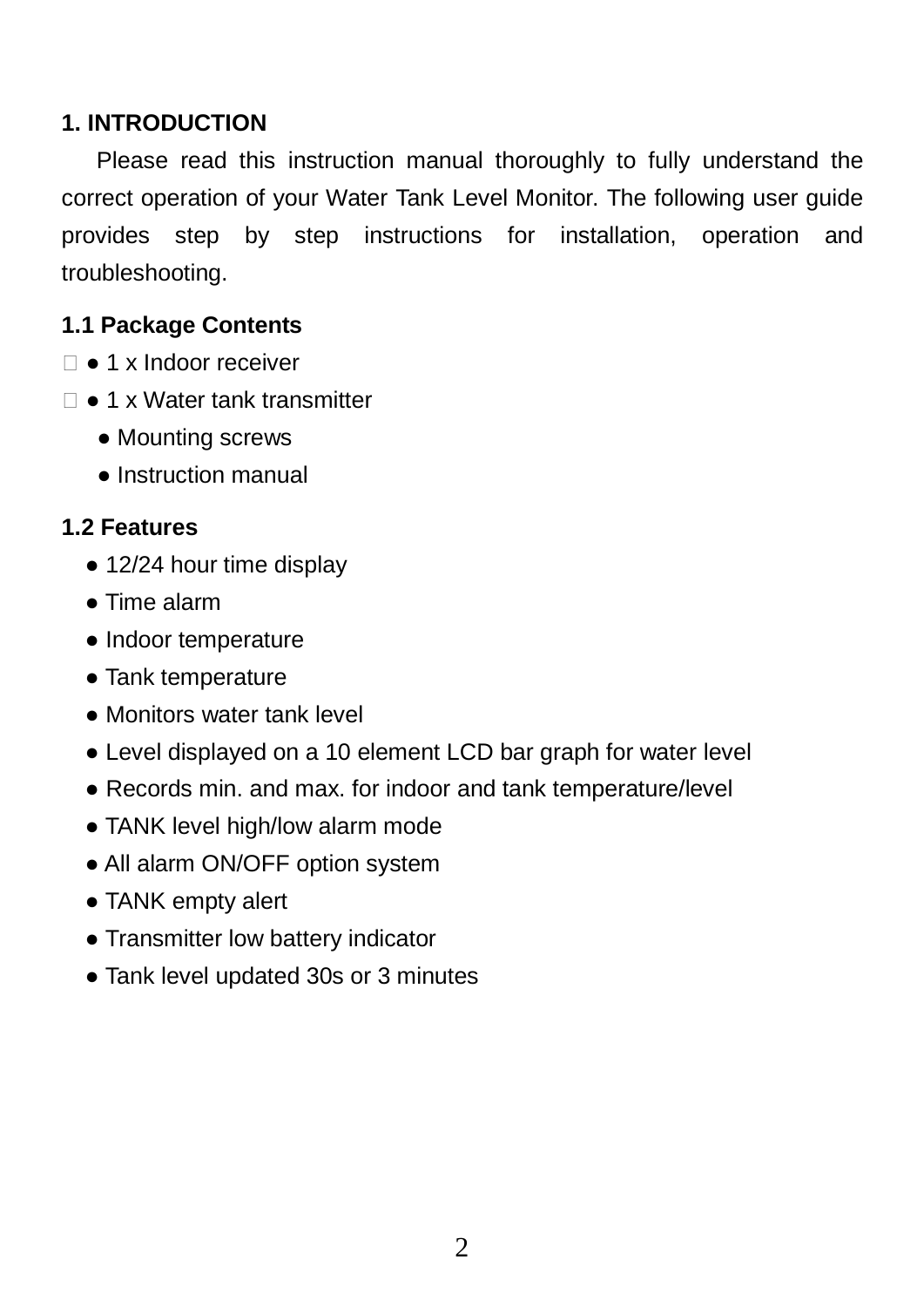# **2. INSTALLATION**

### **2.1 Water Tank Sensor Battery**

**Note**: Please note the polarity when inserting/replacing batteries in the unit, failure to do so may result in permanent damage. Use good quality alkaline batteries or rechargeable batteries.



1) Open the battery door, remove the battery box;

2) Insert 6 x AAA 1.5V alkaline batteries into the battery box, observing the correct polarity. Then put back the battery box according to the marking direction.

### **2.2. Set Up Sketch**

The following picture illustrates transmitter installation:

- 1. Antenna
- 2. Balance bubble
- 3. Screw
- 4. Bracket
- 5. Sensor
- 6. Tank

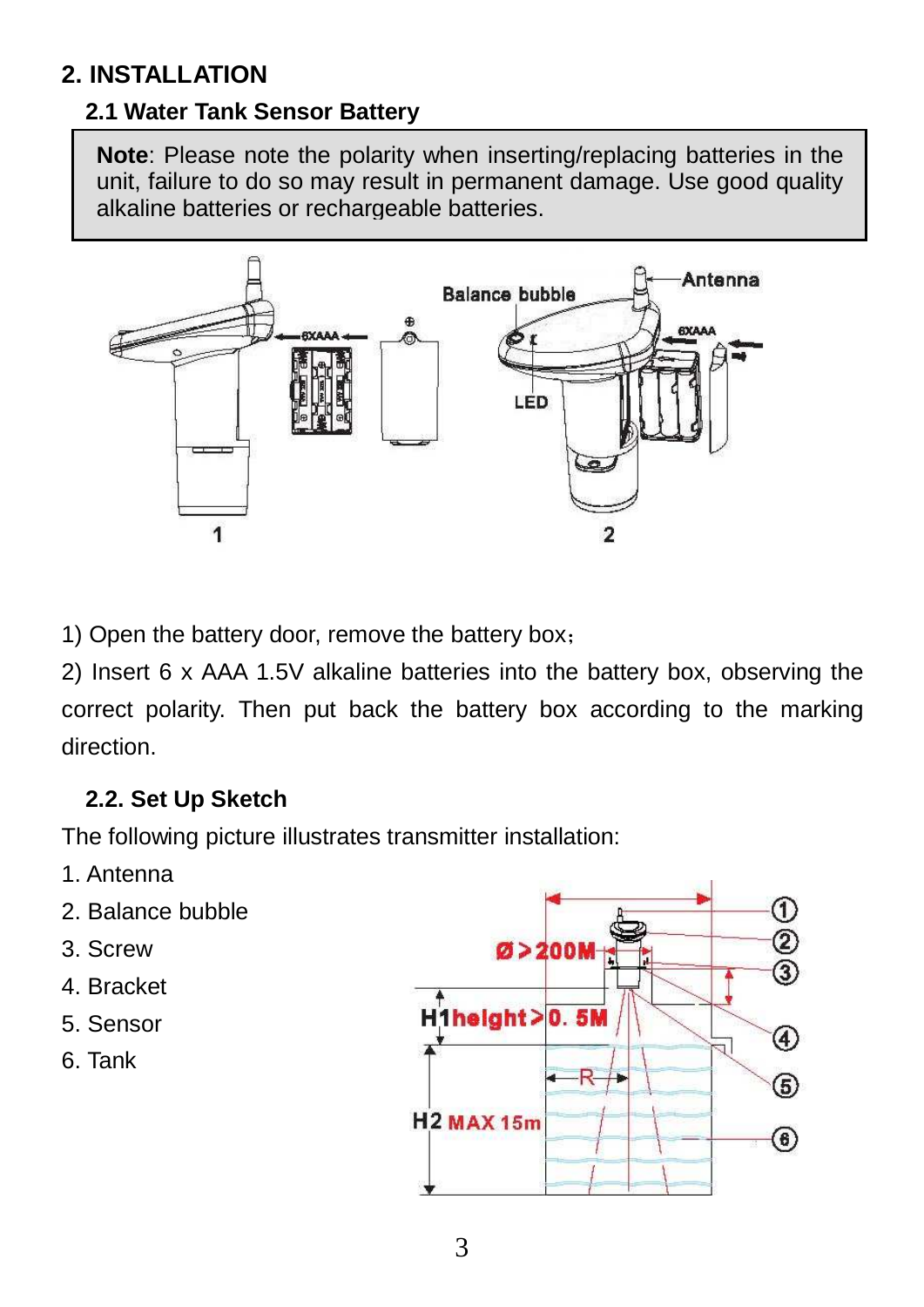Please pay attention to the following issues in installation:

1) The distance between transmitter bottom and highest water surface must be 0.5m (1.64ft) or more.

2) The maximum depth the unit can measure is 15m (49.2ft).

3) Observe the balance bubble on the sensor to ensure it is installed at a level horizontal position.

### **2.3 Examples of Wrong Installation**



- 1) The sensor is not installed at a level horizontal position.
- 2) The sensor is too close to the TANK wall.
- 3) There are solid objects in the tank.
- 4) The transmitter bottom is dipped in the water (or other liquids in tank)

# **2.4 Indoor Receiver Battery Installation**



# **FRONT VIEW BACK VIEW**

Open the base station's battery cover located at the back of the unit and insert 2 x AA, 1.5V alkaline batteries into the battery compartment and close the battery cover.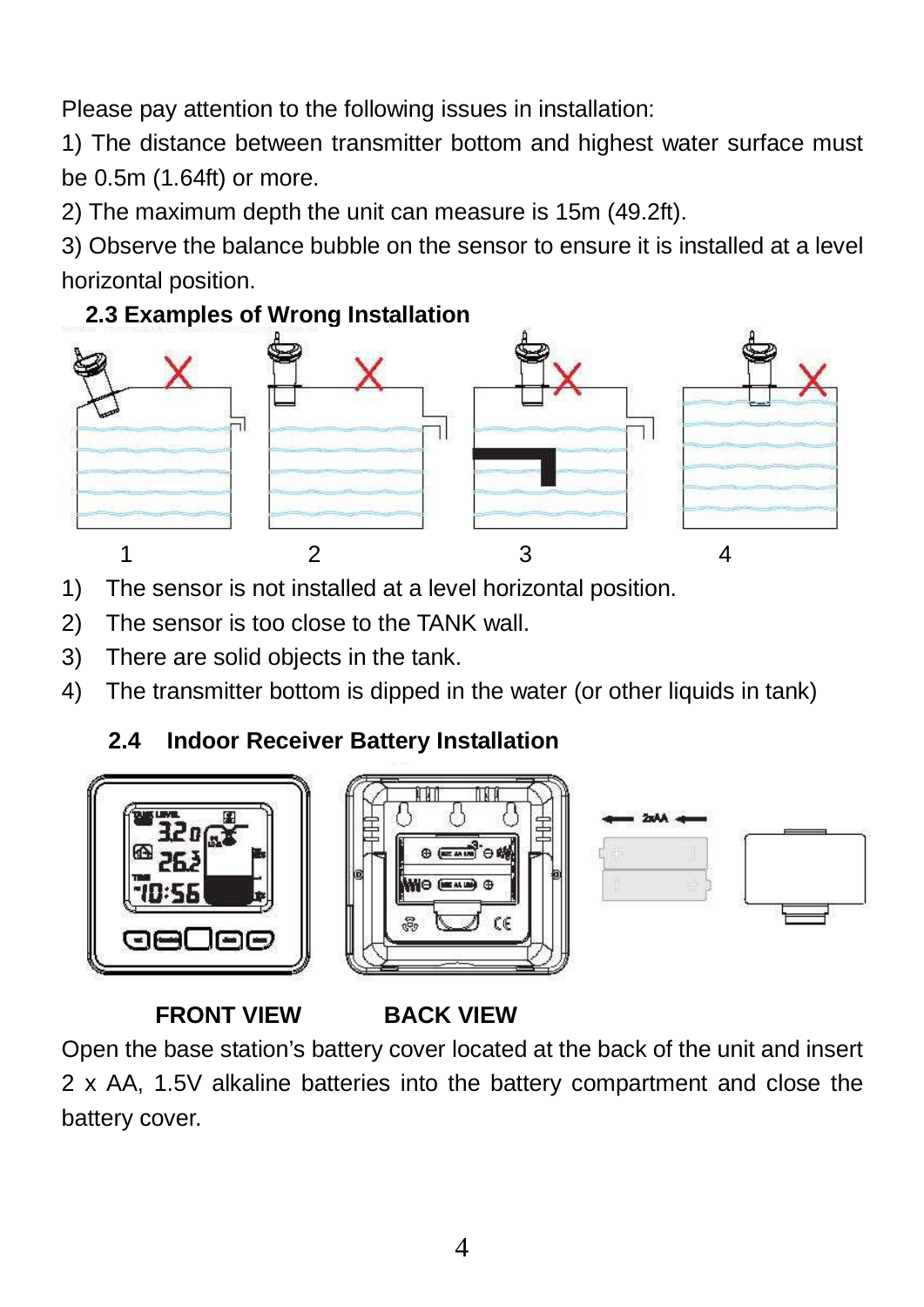# **2.5 Initial Set up**

First, insert the batteries into the wireless solar transmitter (6 x AAA) and then insert batteries immediately into the LCD display base unit (2 x AA). Once the batteries are in place, all segments of the LCD will light up briefly.

# **3. OVERVIEW**

The following illustration shows a normal LCD display for description purposes only



1. Value display area (Fig. 1 & 2)



- 2. Tank temperature and water level icon
- 3. Water level unit
- 4. Tank temperature unit (ºC/ºF)
- 5. Outdoor low battery indicator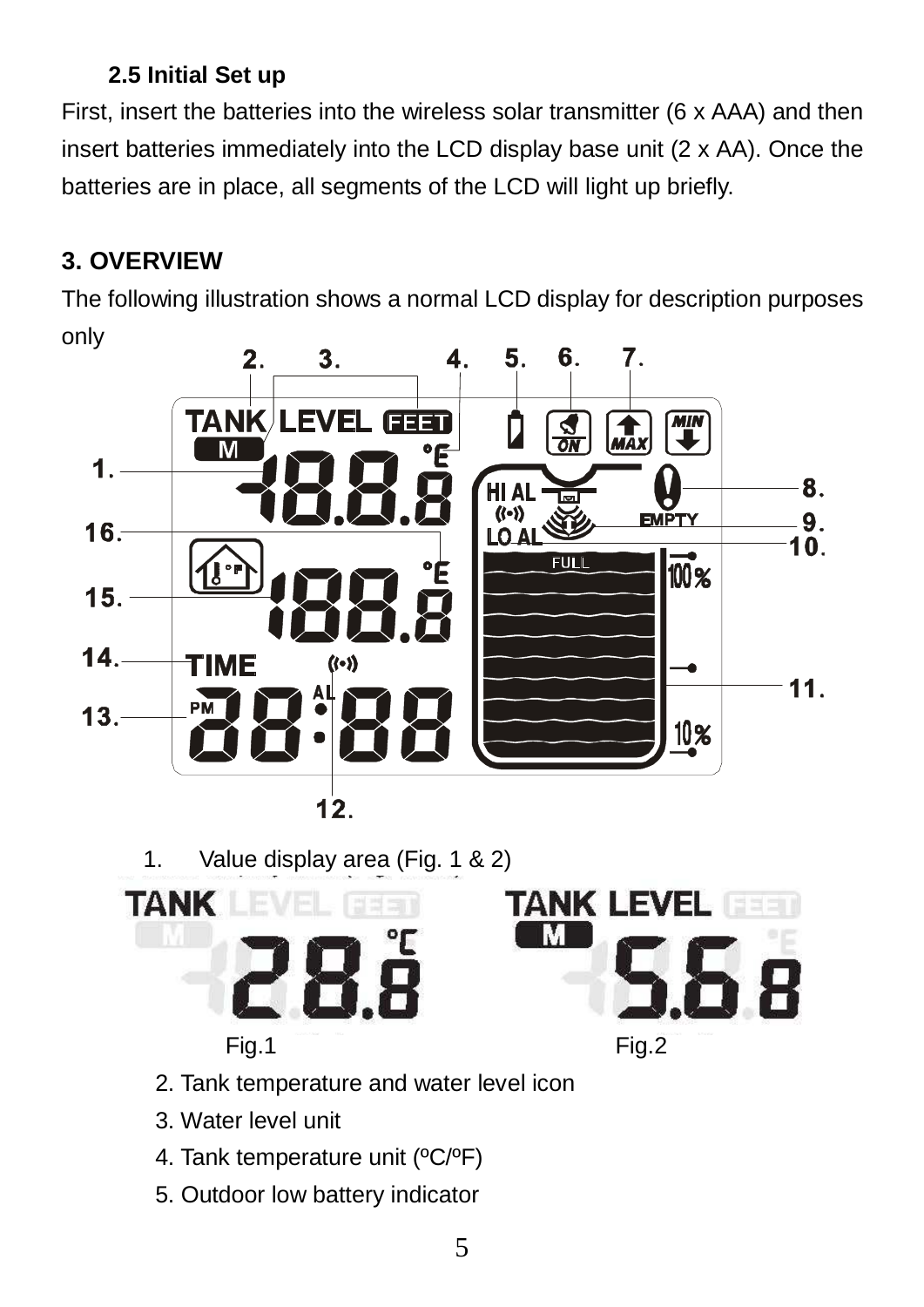- 6. Alarm activation icon
- 7. Min. and max. indicator icon
- 8. Empty alert icon
- 9. RF signal indicator
- 10. Tank level high and low alarm indicator
- 11. Water tank depth icon
- 12. Time alarm indicator



- 13、Time and alarm value area ( Fig 3 )
- 14、Indoor temperature value display area
- 15、Indoor temperature unit

# **4. PROGRAM MODE**

# **4.1 SET TANK Depth**

When the display unit is powered up, the LCD display activates for 3 seconds and makes a "Beep". Then the system displays tank depth setting mode display of "0.00" and empty tank icon flashes  $(Fig.4)$ .



Fig.4

Press +/MAX/MIN key or -/TANK key to increase or decrease tank depth. Hold +/MAX/MIN key or -/TANK key to increase or decrease tank depth at greater step. Press the SET key into the Air Gap setting.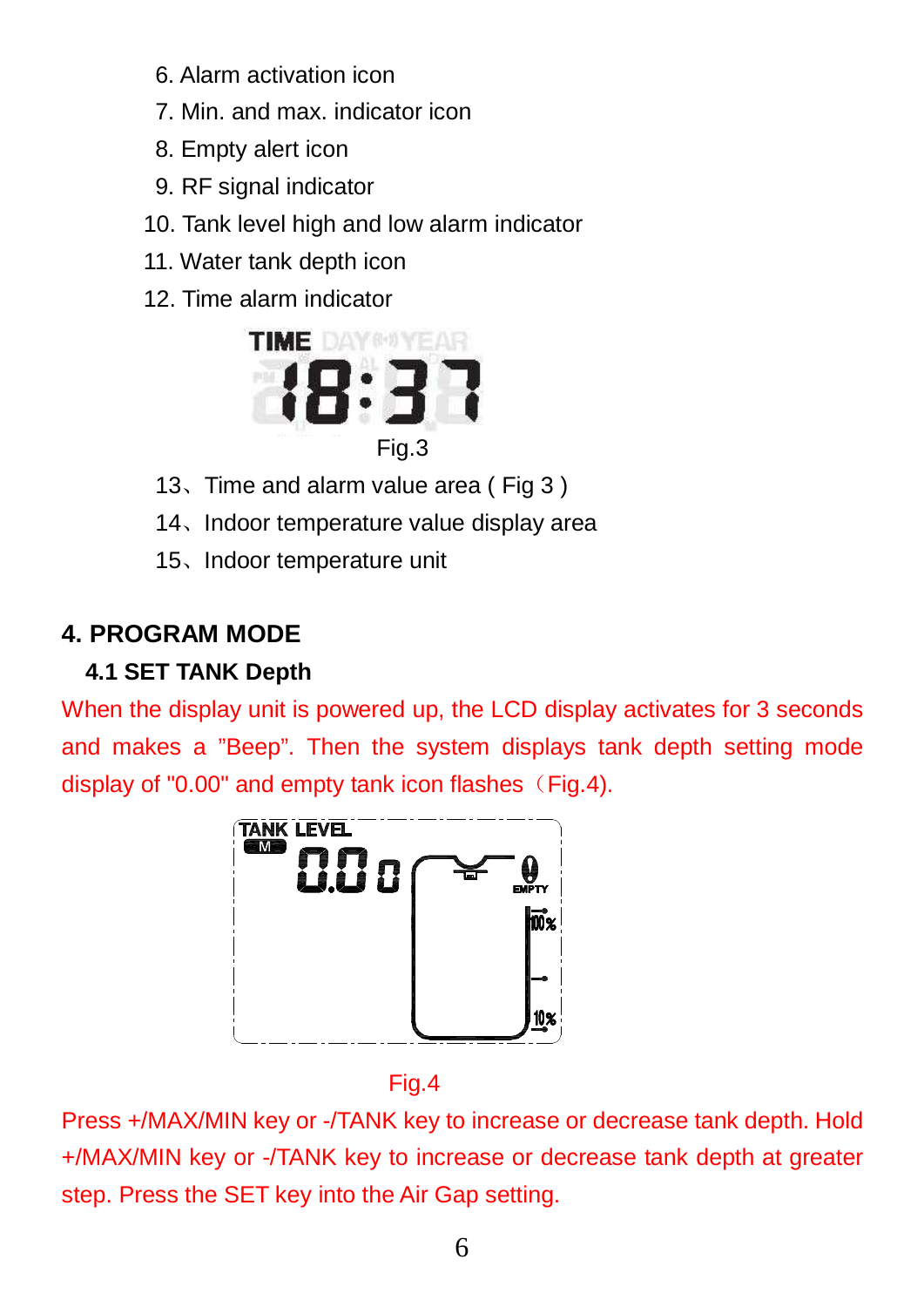● **NOTE:** To record correct measurement of tank depth (see H1+H2 in sketch of 2.2), calculate from the bottom of the tank transmitter to bottom of your tank. Distance:0.5M(min)-15.0M(max) or 1.64" (min)-49.2" (max)



Fig.5

Display of "0.00" and full tank icon flashes (Fig.5). Press +/MAX/MIN key or -/TANK key to increase or decrease air gap. Long press +/MAX/MIN key or -/TANK key to increase or decrease air gap at greater step. Press the SET key to exit depth setting

● **NOTE:** To record correct measurement of Air Gap(see H1 in sketch of 2.2), calculate from the bottom of the tank transmitter to the maximum fluid level of tank. Distance:0.5M(min)-15.0M(max) or 1.64" (min)-49.2" (max)

If there's no key operation in depth setting mode for longer than 15s the unit will switch to normal display mode automatically. (There will be measurement errors if the tank depth and air gap are not set correctly).

If you miss this step, tank depth and air gap can be set later. In normal operation mode, press and hold SET and ALARM keys for 5 seconds to set Tank Depth and Air Gap values. The setting steps are the same as above described.

### **4.2 SET TIME**

In normal display mode press SET key for 3 seconds to enter SET mode.

● 12/24H: 12Hr or 24Hr will flash. Press +/MAX/MIN or -/TANK key to select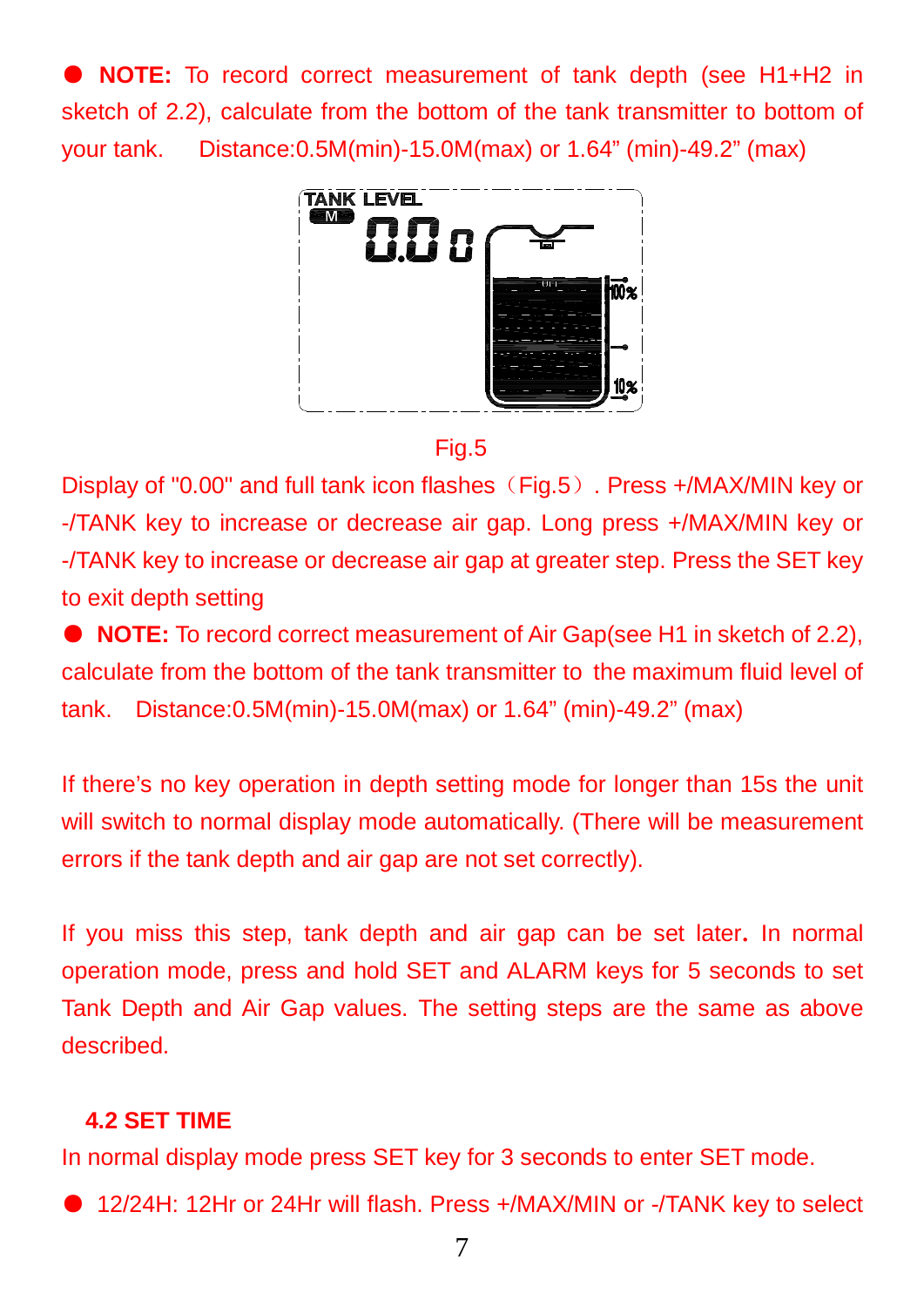12H or 24H. Press SET key to move to hour setting.

● HOUR: Hour value will flash. Press +/MAX/MIN or -/TANK key to increase or decrease hour value. When hour value is set press SET key to set minute value.

● MINUTE: Minute value will flash. Press +/MAX/MIN or -/TANK key to increase or decrease minute value. When minute value is set press SET key to set temperature unit.

### **4.3 SET TEMPERATURE UNIT**

● Temperature unit will flash. Press +/MAX/MIN or -/TANK key to select temperature unit of ºC or ºF. After temperature unit is set press SET key to set tank level unit.

### **4.4 SET TANK LEVEL UNIT**

● Tank level unit will flash. Press +/MAX/MIN or -/TANK key to select water level unit of miter or feet. After tank level unit is set press SET key to exit.

#### **4.5 CHECK AND RESET MIN/MAX VALUE**

● In normal display mode press +/MAX/MIN key once to check the max value of indoor temperature and tank level or tank temperature.

● Press +/MAX/MIN key again to check the min value of indoor temperature and tank level or tank temperature.

● Press +/MAX/MIN key again to exit.

● In the MIN/MAX mode press SET key, min or max icon and value will flash. Press the +/MIN/MAX key once, the displayed minimum or maximum record will be reset to current value. Press SET key to reset the next minimum or maximum record.

#### **4.6 TANK LEVEL AND TANK TEMPERATURE SWITCH**

● In normal display mode press -/TANK key to switch from tank level display to tank temperature display or switch from tank temperature display to tank level display.

● When transmission signal is lost long press the -/TANK key for 5 seconds to re-connect with transmitter.

#### **4.7 ALARM**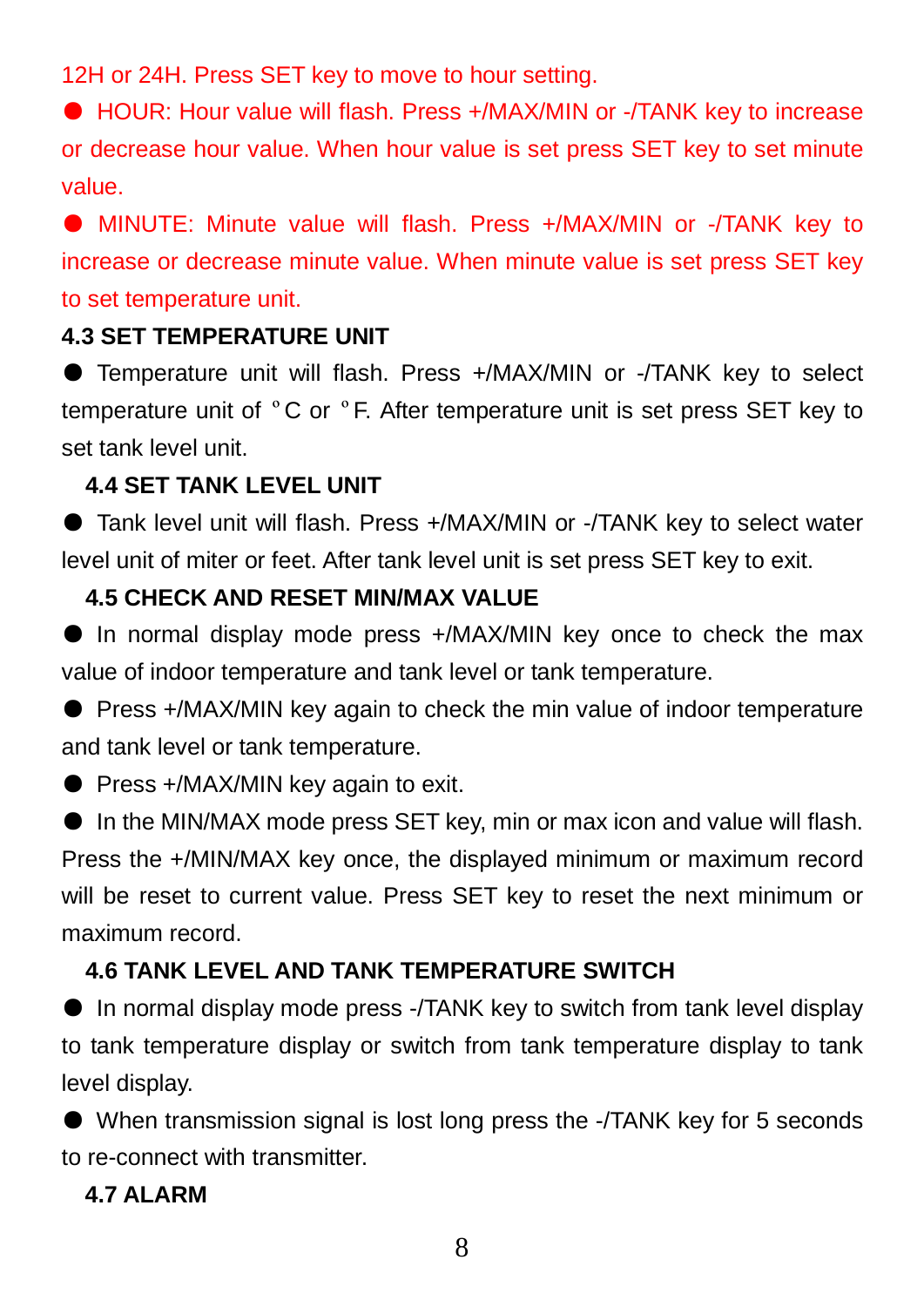### **4.7.1 SET TIME ALARM**

In normal display mode press ALARM key. Previously set time alarm will display. Press SET key 3 seconds to set alarm hour. Alarm hour will flash. Press +/MAX/MIN or -/TANK key to increase or decrease alarm hour. After alarm hour is set press SET key to set alarm minute. Press +/MAX/MIN or -/TANK key to increase or decrease alarm minute. After alarm minute is set press SET key to set tank level high or low alarm.

#### **4.7.2 SET TANK LEVEL HIGH AND LOW ALARM**

After finish time alarm setting previously set tank level alarm value will flash. Press +/MAX/MIN or -/TANK key to increase or decrease high alarm value. After tank level high alarm is set press SET key to set tank level low alarm. Previously set tank level low alarm value will flash. Press +/MAX/MIN or -/TANK key to increase or decrease low alarm value. After tank level low alarm is set press SET key to exit.

#### **4.7.3 ENABLE OR DISABLE ALARM BUZZER**

In default setting the alarm buzzer is enabled. To disable the alarm buzzer press ALARM key for 5 seconds. The alarm icon will disappear. Press ALARM key 5 seconds again to enable alarm buzzer. The alarm icon will appear.

### **4.7.4 EMPTY ALERT**

When water level is less than 20% of tank depth the icon will display.



### **5. DEFAULT VALUE**

- 1. Time:0:00—23:59 (default: 0:00)
- 2. 12HR/24HR format: (default: 24HR)
- 3. Temperature unit:ºC/ºF (default: ºC)
- 4. Water level: meter/feet (default: m)
- 5. TANK LEVEL/TANK TEMP display: (default: TANK TEMP)
- 6. Alarm set:0:00—23:59 (default: 12:00, disable)
- 7. Water level HI-alarm:  $0 15m$  (0 feet -49.2 feet) (default: 10m, OFF)
- 8. Water level LO-alarm: 0 15m (0 feet -49.2 feet) (default: 2m, OFF)